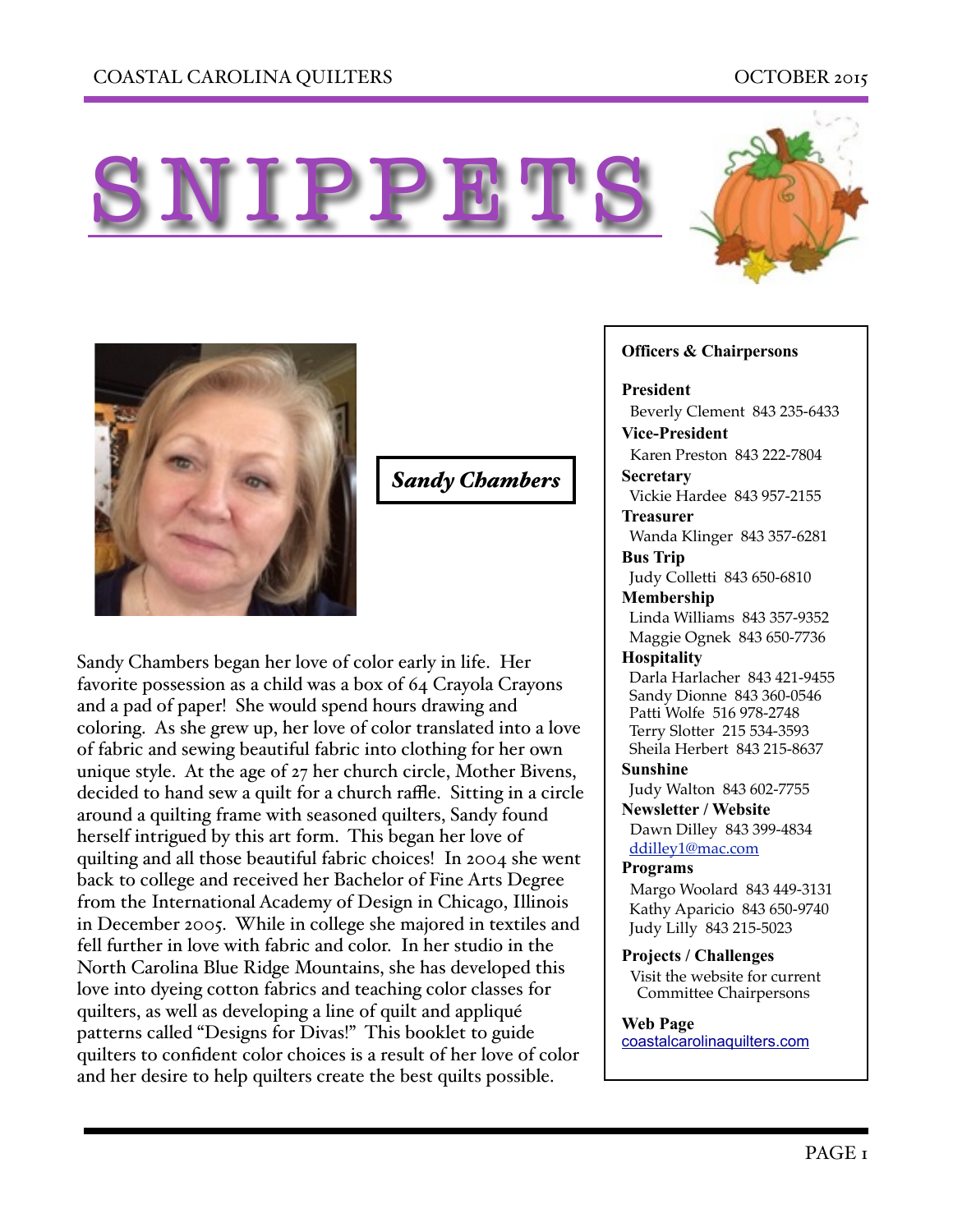## **Greetings from Bev**

Have you noticed how different the fabrics, patterns, books and kits are in other places? Willie & I just returned from Idaho and they are loaded with wool, flannel and wool felt. I thought I had left all my wool back in Virginia when I moved here, but I fell in love with some of the designs in Idaho, especially Sue Spargo's designs. Check out her website to see what I mean - she's on Facebook, Pinterest, her own website and I found her books on several sites including Amazon. What I really love about her designs is all the embroidery she uses. Among her books are some embroidery and textured stitch books and of course I just HAD to get those! We were in the mountains of Idaho 2 hours north of Boise and everything was very 'north woods.' Colors are muted, homes are all log cabins and they are all brown. If I moved there I'd probably get thrown out for painting my log cabin pink or aqua! Our reason for traveling to Idaho was to attend a wedding of Willie's nephew. That was interesting too - outdoors in the woods on an old ranch which is now a bed & breakfast type cabin. The food was delicious and catered by a local company. I'd never had elk fingers (think chicken fingers - neither of them actually have 'fingers') or bison before! I told the chef I was from SC and we had alligator but no bison. He said he'd cook me some alligator the next time I come up there. But I'm off topic - McCall has a fabulous little quilt shop with all kinds of new things to get us into trouble. We got a couple of kits, some new books and lots of wool felt and flannel. We ended up leaving substantial South Carolina dollars there. The next time you go to a new place, be sure to ask the natives for quilt shops, craft shops or even fabric shops and always check the phone book. I can't wait to get started on one of my new projects which I will do this week when I go in the hospital to get a new knee - I know I

will need something to keep my mind off the surgery. I would appreciate all your prayers while I go through this.

Beverly Clement, President

## **Notes from Margo**

## To-Do List

✴ Wear your name tag

✴ Bring that piece of fabric you purchased, but have nothing that goes with it, in your stash ✴ Bring money & sign up for Christmas

luncheon

✴ Bring your lunch

✴ Bring blocks/quilt from the Lucille Amos class

✴ Bring Show and Tell

October 19<sup>th</sup> Program - Sandy Chambers will our guest lecturer this month. She joins us from Rutherford, NC and her lecture is entitled "Color Your World." She will provide us reasons why we love color, how we react to color and touch on the meanings of color. In other words, what makes us quilters tick!! To make this really fun, Sandy asks that each member bring that piece of fabric we loved in the quilt shop, but once we got it home there was nothing in our stash that worked with it. She will delve into why we are attracted to this fabric and how to use the color wheel to find a coordinating/contracting fabric to work with it. Sandy will set the members loose to go through the fabrics she has brought to find the one that will work. Then we'll have show and tell to see what newly discovered fabric we found to use with that hard to match piece. There will be lots of laughter, questions and learning. You won't want to miss it!

Scrappy Block Demo – Dawn Dilley will be doing the next block demo. It is called Zoe's Play Day Quilt. Photo and info are on page 6.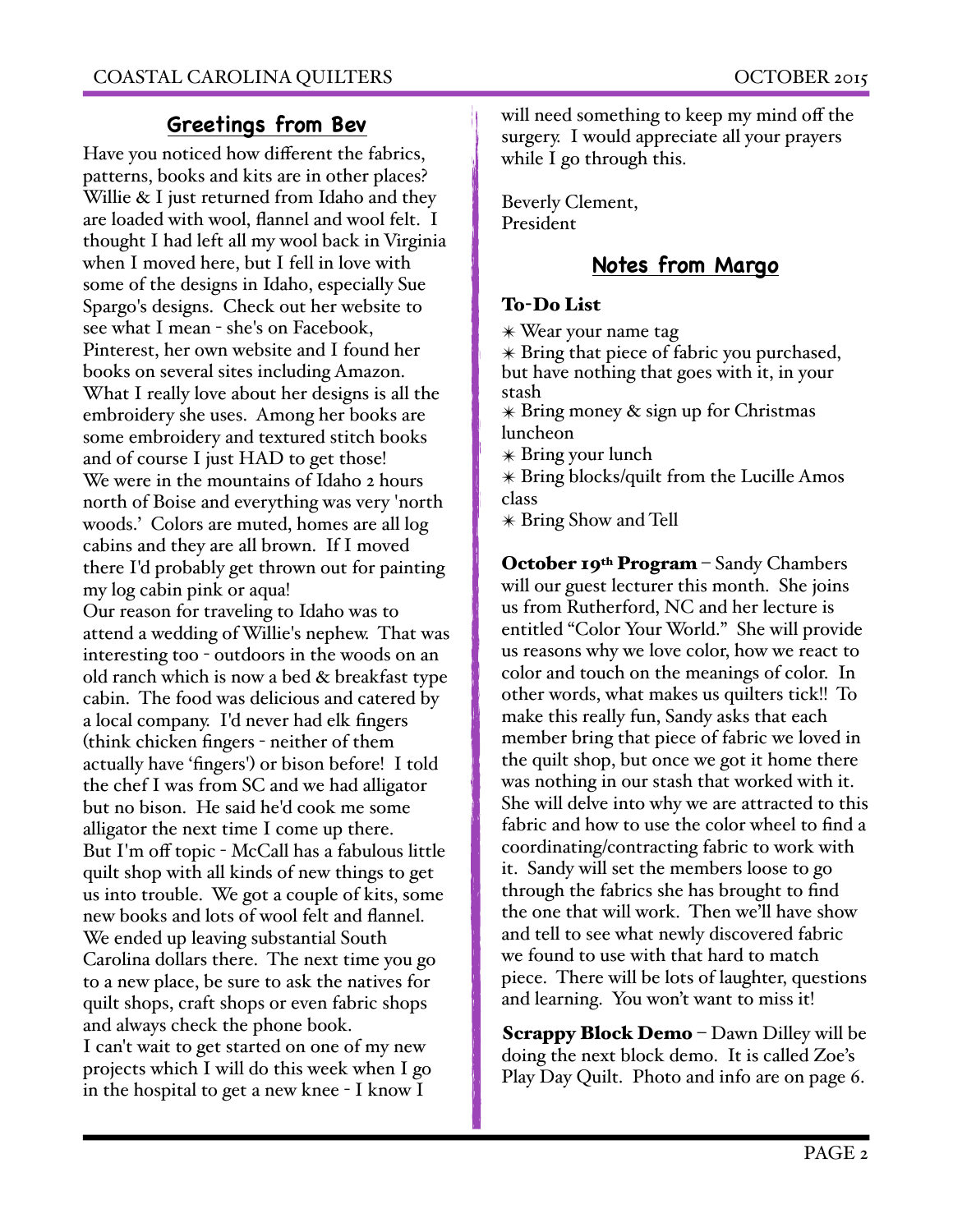Quilts Of Valor Presentation - Nov. 8th –

Many, many thanks to all those who have worked really hard to get 25 quilts completed for the upcoming QOV presentation on Nov. 8th. Everybody has done an outstanding job! The ceremony will take place at 2:30 p.m. at the Socastee Baptist Church, 3690 Socastee Blvd., Myrtle Beach. If you have never been to an awards ceremony, it's an awesome sight. All quilters are welcome to attend.

PHD Challenge Ends Nov. 16 - It's crunch time. You must show your completed Projects-Half-Done by the Nov. meeting. Your name will be entered into the hat for every completed project. We will draw for the lucky winners at the December luncheon.

Goody Preparers – Sue Decker, Karen Gentile, Carol Graf, Maggie Ognek, Judy Walton, Linda Williams, Margo Woolard and Dawn DiIley are on the schedule to bring goodies. Please pre-cut your item into bitesize pieces and be sure to bring any serving utensil needed.

If you can't make the meeting contact **Darla** at  $843-421-9455$  to get a sub. Thanks!

Coming up in November – Jennifer Amor, an internationally known quilt artist, teacher, author and designer will be joining us. Jennifer is also scheduled to teach her Jambalaya Jacket class on Tuesday, the 17<sup>th</sup>. The class application and pictures of the jacket went out on Sept 14th. However we only have 5 people signed up for the class thus far. The class will be canceled if we don't' get another 20 people to sign up. And this will be the first time that this has ever happened at CCQ. This jacket is fat quarter and stash friendly and will fit properly when it's complete. Please contact Margo Woolard at [cdwool31@frontier.com](mailto:cdwool31@frontier.com) or call 843-655-4826 if you are interested in taking the class.

Christmas Lunch Sign up  $-$  Be ready to sign up for our Christmas luncheon which is December 14th. Please note that this is the 2<sup>nd</sup> Monday, not the 3<sup>rd</sup> Monday. Our committee, Wanda Klinger and Sandy Bianchi will announce who will cater this year's luncheon. We hope to keep the cost around \$12. Please bring a check or cash with you if you'd like to sign up.

**2016 Membership Dues**  $-$  It's time to pay our 2016 dues. They are still \$20.00 per year. If you have made any changes in your information from last year, please print the membership form (you can find it on the website) and bring it along with a check or cash. If all your info is the same, no form is necessary. Our illustrious membership committee, Linda Williams and Maggie Ognek, will be stepping down at the end of this year. They have done an excellent job for many years and feel it's time for a change. Brenda Call and Terry Slotter will be taking over that position and learning the ropes from Linda and Maggie during this busy time. Please help them out and be patient during the transition.

2016 Nominating Committee – Thanks to Maxi Lardiere, Jerre Reese and Carolyn Brackat for volunteering for this job last month. We need to fill President, Vice President and Secretary positions for 2016. If you'd like to run for office please see one of the committee members. The guild needs you!!

2016 Gala Challenge – Don't forget about the Gala challenge "Goin' In Circles." Gala forms are available on our website. We will also have forms at the meeting if you don't have a way to print them from the website.

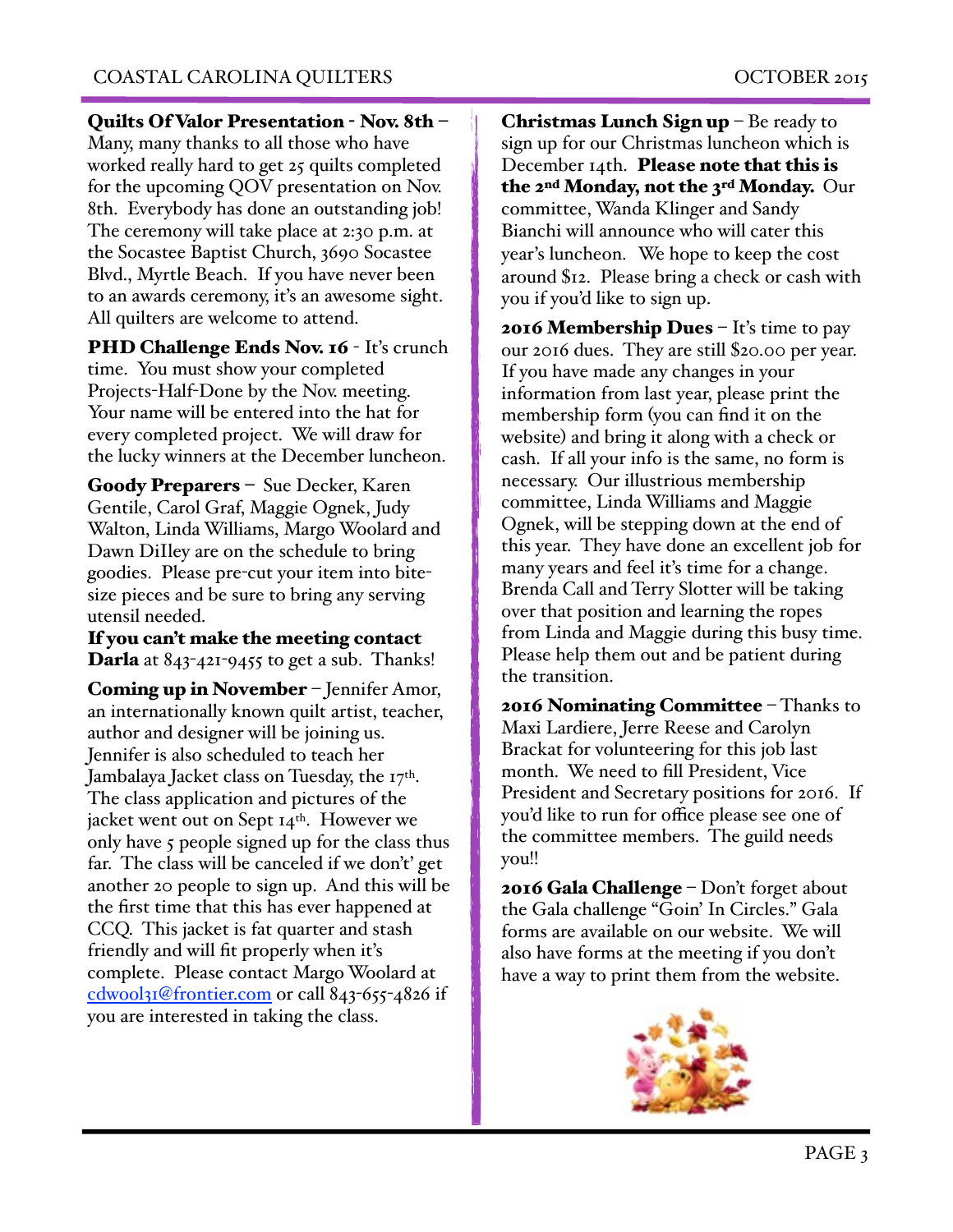## Please welcome our newest members and update your member roster –

Linda Marzloff 256 Marbella Dr. Murrells Inlet, SC 29576 843-421-6098 lmarz14@hotmail.com

Eileen Moseley 9308 Cougar Court Manassas Park, VA 20111 703-393-4861 - Home 301-919-9460 - Cell got2paint@verizon.net

E-mail change - Carol Rutherford - change to [pacaru34@gmail.com](mailto:pacaru34@gmail.com)

Kudos – We have winners amongst us!! At the Asheville Quilt Show Kathy Stuart won 3 ribbons - 1st Place for Schism in the Art – Abstract category, 1st Place for Blanket of Snow in the Special Quilting Techniques category and 2nd Place in the Miniature category for Grandmother's Flower Garden. Maxi Lardiere received 2 Honorable Mentions for her Standing Alone, in the Appliqué – Small category and Color Fantasy in the Appliqué – Mixed category. Kathy Aparicio also received an Honorable Mention for her Black and White  $\#$ I in the Appliqué – Small category. In the Seacoast Art Show Kathy took another Honorable Mention for her Color My World. Judy Lilly took 1st Place in the Fiber Category for A View From The Causeway at the Seacoast Show. Congratulations Ladies!!





## Grab Bag Challenge Winners -

Congratulations to 1st place winner, Roberta Seran, 2nd Place - Bev Clement and 3rd place - Kathy Aparicio. We saw a lot of really creative ideas for the piece of fabric provided for the challenge. Stay tuned for the next challenge.

## Georgetown County Museum Quilt Show

- The Georgetown County Museum asked that we share this with our members. The first LowCountry Quilt Show will be held at the Georgetown County Museum the 22nd of Mar thru 2 Apr, 2016. All quilters are welcome to display a quilt for the show. For more information and a registration form, visit the museum's website -

[http://www.georgetowncountymuseum.com/](http://www.georgetowncountymuseum.com/events/) events/

Here is contact information if you have any questions.

Jan McGinty [janmcg@sc.rr.com](http://janmcg2sc.rr.com/) [janm@georgetowncountymuseum.com](mailto:janm@georgetowncountymuseum.com) 404-610-5086 (Cell)"

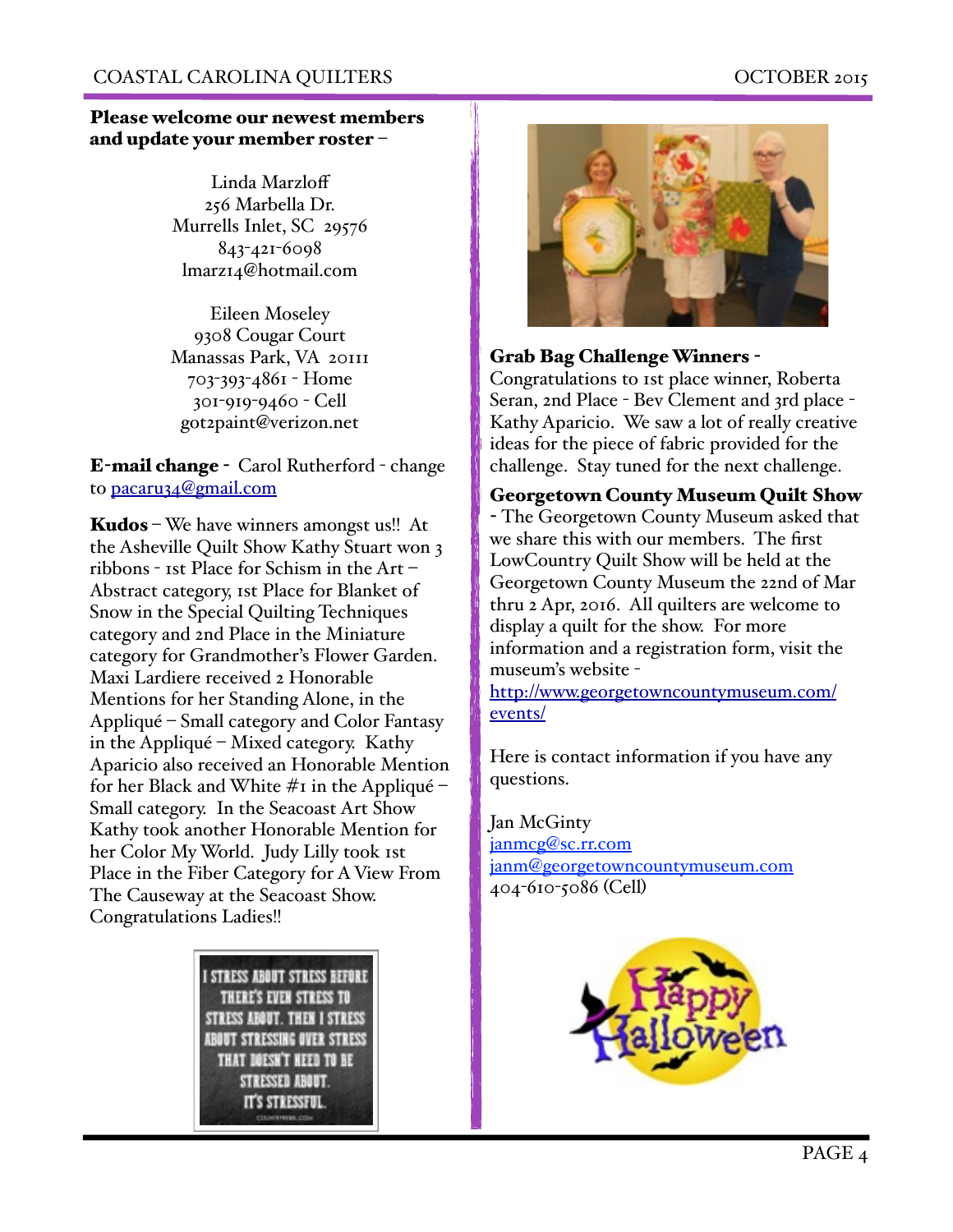

# **LowCountry Quilt Show At The Georgetown County Museum MAR 22-APR 2, 2016**

Dear Quilt Enthusiasts:

We are presenting our  $1^{st}$  quilt show at Georgetown County Museum, 120 Broad St, Georgetown, SC, March 22 thru Apr 2, 2016 and we would like to display your quilts.

Due to space availability we are requesting bed quilts no larger than  $70''$  x  $96''$ , small wall quilts, miniature quilts, women's or children's wearables. All techniques accepted. We also need antique quilts, any size, for our bed turning. Registration form attached.

We are pleased to announce Judy Lily and Jerre Reese as the Judges for our show along with having Viewers Choice awards. Judy Lily will also be presenting a lecture/exhibit at Georgetown County Museum, Saturday, Jan  $30<sup>th</sup>$ , 2016. Stay tune for more information.

We require a separate form and photo for each entry. Registration deadline is Monday, February 22, 2016. For more information please go to our *Website* and follow us on *Facebook*. Should you have any questions please don't hesitate to contact me.

Our raffle quilt "Georgetown Stitched in History" on display at the Museum, along with a Featherweight Machine. Donation is  $$1.00$  each and currently on sale in our gift shop.

Jan McGinty janmcg@sc.rr.com janm@georgetowncountymuseum.com 404-610-5086 (Cell) 843-545-7020 (GCM)

<http://www.georgetowncountymuseum.com/events/>